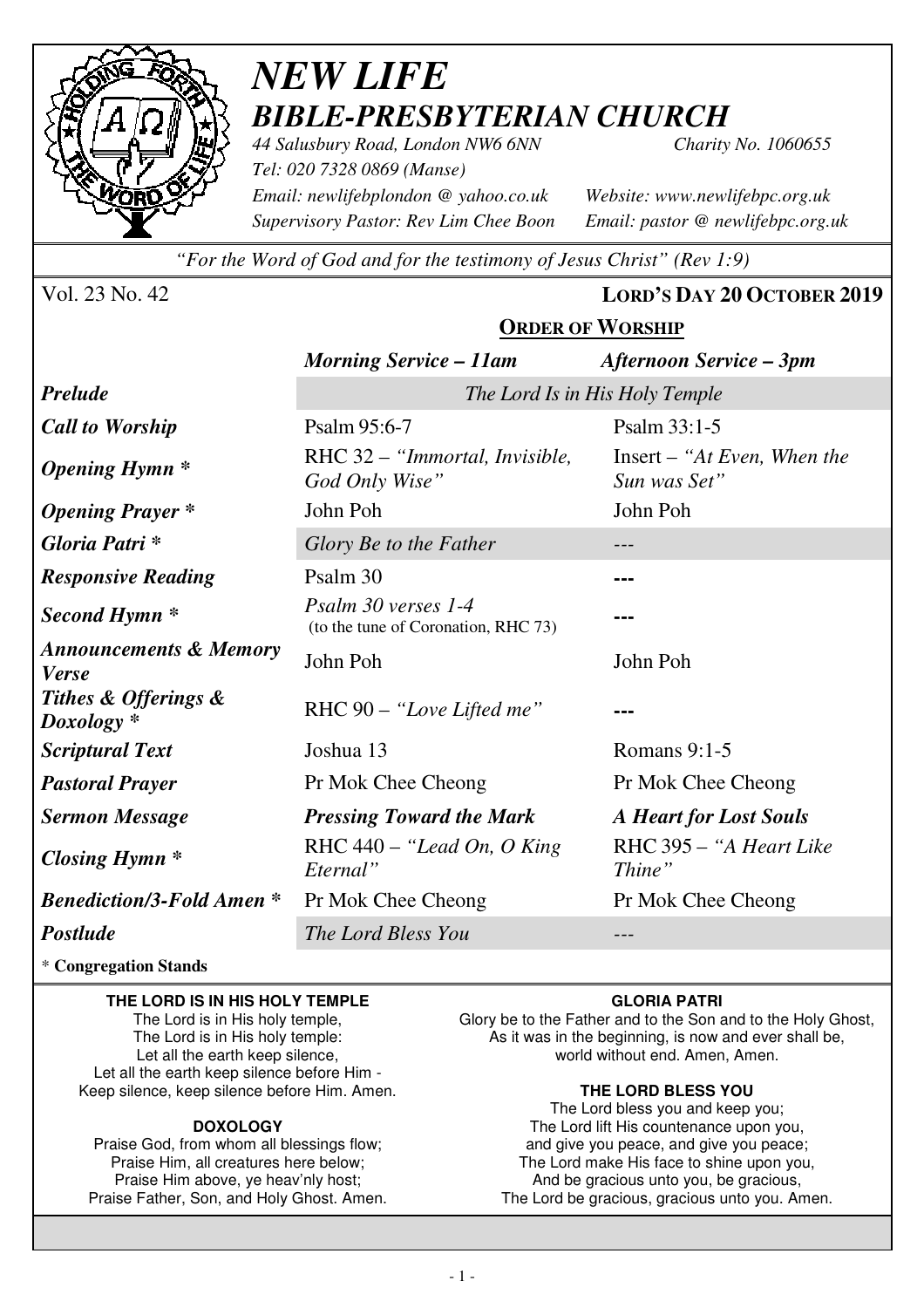# **MARTIN LUTHER (PART 2)**

## **by Dr David Allen**

## **1517- 1546: LUTHER THE REFORMER**

## **The Ninety-five Theses 1517**

God had appointed a day in 1517 that would spark off such a movement as Europe had never seen before nor since. The Lord had chosen a day and prepared a man that would shake Rome to its foundations. Biblical truth would begin to triumph over Roman Catholic heresy. On 31 October 1517, this insignificant monk in a relatively small and obscure German town would nail some 95 written propositions on the church door. His naive intention was **merely to stimulate discussion amongst academics,** but in God's eternal purposes it was the catalyst that set in motion a chain of events that was to lead to the Protestant Reformation. Europe would never be the same again.

The nailing of Luther's ninety-five these to the Church door in Wittenberg on October 31<sup>st</sup>, 1517 was the catalyst that gave impetus to the movement called the Protestant Reformation.

"Luther had the mantle of a reformer thrown over his shoulders when he was confronted with the stark reality that though he had given up all to find God and to save his soul by entering the monastery, the Church could in fact neither reconcile him to God nor assure him of salvation. Luther recoiled from this horrible realization as might a child given a scorpion for a fish or a stone for a loaf. In this humiliating and devastating experience, in this abysmal hell, he cried to God, he hammered on the door of Scripture, he poured over the Fathers and the Doctors. After years of struggle he was eventually hauled out of this abyss of uncertainty and doubt. God made it clear to Luther that the Church had not only largely lost the gospel and God's righteousness, but could not even say where it could be found.<sup>" 1</sup>

## The focal point of Luther's conflict with the papacy revolved around one problem: **what was to be the supreme and final authority in spiritual matters, the Church or the Word of God**? **Shall canon law exercise sovereign control over men's souls and consciences, or shall the Bible?**

Here stands the great divide, the mighty watershed which separated, and continues to separate, historic Roman Catholicism from historic Protestantism.

The 95 theses were compiled on the scandal of Indulgences, inviting his colleagues to a disputation. None of them in fact went along to the disputation, but if the academics seemingly disregarded them, the world sat up and took notice. Thousands of copies poured from the presses with the results every schoolboy knows. Luther had written far more searching documents than these and said far more disturbing things than these, **but oddly enough, for it is by no means a remarkable document, it was this document that caught the imagination of Europe and set Luther on the world stage.**

j <sup>1</sup> Atkinson J., The Great Light, Paternoster Press, 1968,p.12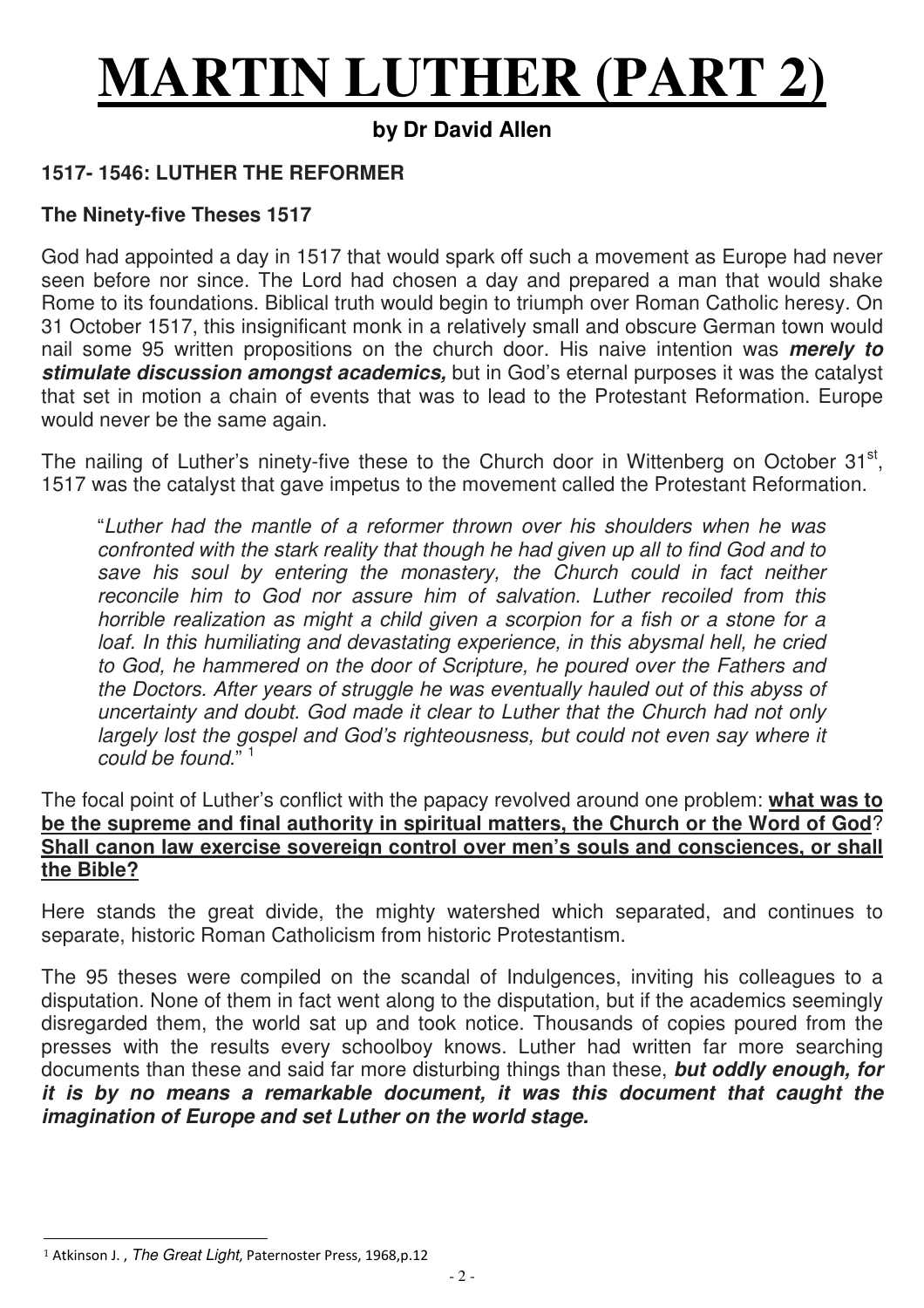Medieval man had little fear of the eternal punishment of hell but **a deep concern for the purgings of Pope's purgatory.**

- He believed that if he died forgiven by a priest he would most certainly reach heaven, but he also believed that before he reached the portal where only the purified may enter, he would have to purge every sin he had ever committed, known or unknown.
- These punishments were called temporal, **though most would have to be purged after death in purgatory**. Purgatory was very real to medieval man, and was always, and still is regarded with the utmost seriousness.<sup>2</sup>

Linked with this was a so-called **Treasury of Merits.** It was conceived as a vast reserve of merits built up by Mary, and the saints, treasured in heaven and available to the Pope to draw on by dispensation. A plenary indulgence was reckoned as transferring enough merit to deliver the recipient from all penalties in purgatory consequent on his sin on earth.

**The Elector Frederick had collected many relics in his castle church; his inventory of 1518 listed 17,443 items, including:** 

**a thumb from St. Anne; a twig from Moses' burning bush; the rod of Moses with which he performed miracles; a feather of the angel Gabriel's wing; a finger of a cherub; Enoch's slippers; a lock of Mary's hair; a tear which our Lord shed at the grave of Lazarus; the face of a seraph with only part of the nose; part of the nose of a seraph; some rays of the star that appeared to the wise men; hay of the holy manger; milk from the Virgin Mary; a piece of Isaac's body; a jar of wine from the wedding of Cana; a thorn from the crown of our Lord; one of the stones that killed Stephen; and some manna from the wilderness, which strangely hadn't bred worms and didn't stink.** 

**Money was paid in order to venerate these relics and thus escape years in purgatory. A diligent and pious person who rendered appropriate devotion to each of these relics could merit 1,902,202 years 270 days worth of penance.** 

Luther had preached sermons against indulgences throughout 1515, 1516, and 1517. Indulgencies were a denial of the finished work of Christ and the reality of divine forgiveness. Luther attacked the false sense of a future security generated by indulgences and maintained the evangelical certainty of salvation.

Pope LEO X needed money for St. Peter's and the sale of indulgences was an ingenius way to raise the funds necessary.

• In 1343 Urban VI made it every thirty-three years, in remembrance of the 33 years of our Lord's life.

j

- Then in 1476 Sixtus IV established an indulgence for the dead. These indulgences enjoyed instantaneous success.
- By 1490 the same indulgence could be purchased simply for money, and by the same time, the Pope had assumed the power of granting plenary absolutions at any time for any purpose.

<sup>&</sup>lt;sup>2</sup> In the 7<sup>th</sup> century there developed a system whereby penance could be commuted for money, or by a pilgrimage to a shrine where payment was made to the funds.

<sup>•</sup> In 1300 Pope Boniface VIII introduced the Jubilee Indulgence, promising full remission of penance to all who visited the graves of the Apostles in Rome once a day for fifteen days during jubilee year, a privilege available only once in a century.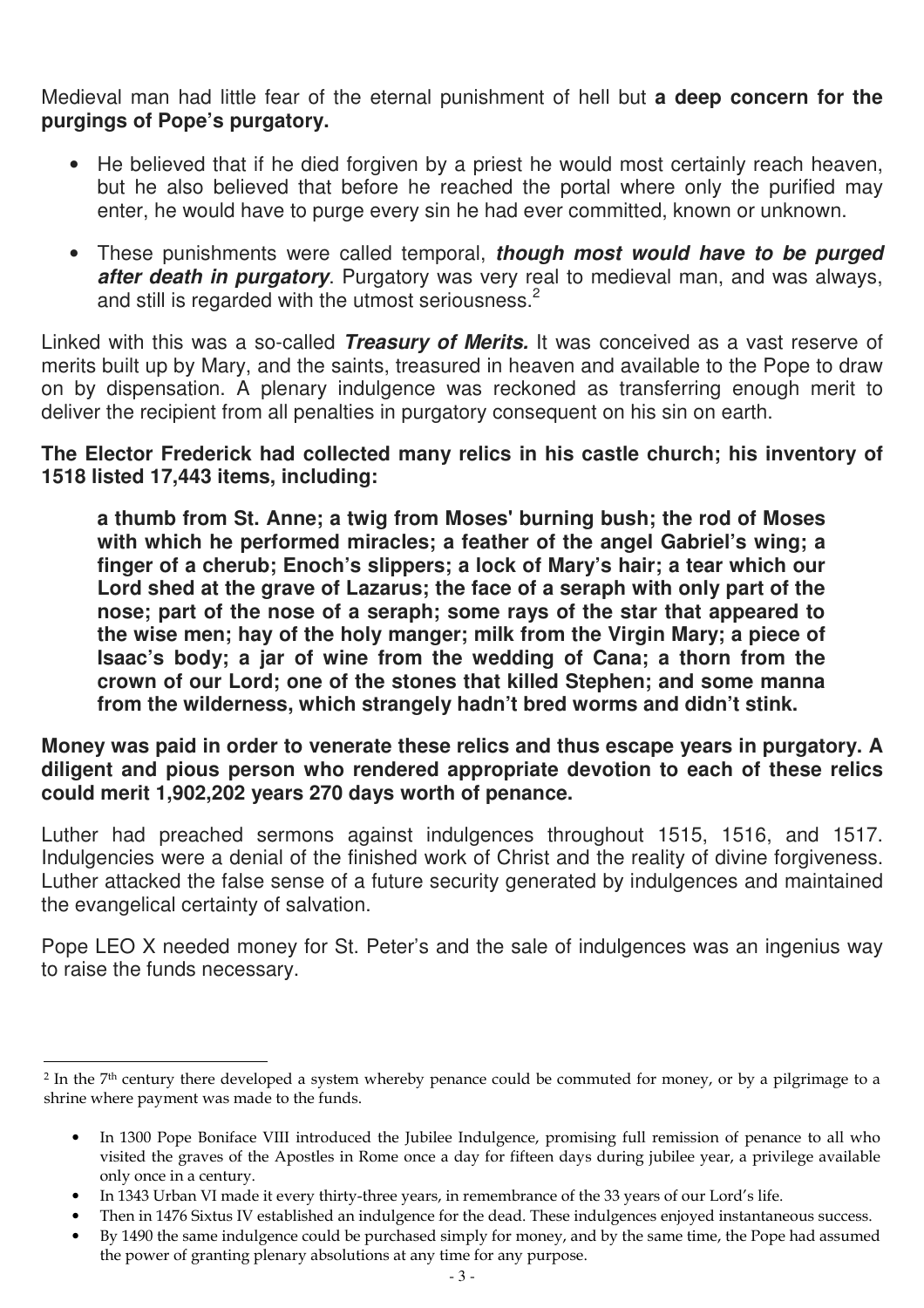The unscrupulous **TETZEL**, the Dominican monk was placed in charge of selling these indulgences. As part of his sales pitch, he made heart-rendering appeals in the name of the dead languishing in the agonies of purgatory:

"The dead cry, Pity us! Pity us! We are in dire torment from which you can redeem us for a pittance . . . Would you let us lie here in flames? Would you delay our promised glory?"

He went on to assure his listeners that:

## "As soon as the coin in the coffer rings, The soul from purgatory springs"

"Will you not then for a mere quarter of a florin receive these letters of indulgence, through which you are able to lead a divine and immortal soul into the fatherland of paradise?"

Tetzel was forbidden to preach in the Wittenberg area by order of Luther's prince, but he was near enough to be dangerous. **"I'll knock a hole in his drum**" was Luther's ominous remark.

He drew up his theses for purpose of normal academic disputation. He sent printed copies to his own bishop and archbishop. The document was nailed on the church door, the normal university notice board, **on the eve of All Saints' Day, October 31, 1517**, the day the university attended divine service in its official capacity and the day the crowds flocked to venerate the famous relics Frederick had amassed.

The first reading of the Theses is disappointing. Strangely uncoordinated, remote and academic, they strike the reader as anything but the stuff of revolution. They were written for academic discussion, and not for public dissemination.

- Theses 1-4 he discusses the true nature of penance as taught in the New Testament;
- Theses 8-29 Luther denies the Pope's power over the dead in purgatory
- Theses 30-40 he argues the living have true forgiveness and do not need any indulgence:
- Theses 41-52 he contrasts true works of mercy with the rebuilding of St. Peter's in Rome;
- Theses 53-80 he contrasts the preaching of indulgences with the preaching of the gospel;
- Theses 81-95 he develops the essentials of the gospel and closes with four theses on the Theology of the Cross.

No academic colleague came to debate the issues raised, but within four weeks they had spread throughout Germany and Switzerland, much to Luther's annoyance, **"If people had wanted a book on indulgences I would have written one".** 

Luther wrote to his Bishop an explanation of the theses, in which he discussed the authority of the Pope; he carefully distinguished between the teaching of the New Testament on forgiveness and the priestly practice of the Church. The **Treasury of Merits** he dismissed as **a figment of the Pope's blinded imagination**, the Church's only Treasury is Christ Himself.

Luther was at pains to prove that contemporary Christianity, that is, Roman Catholicism had tragically defected from New Testament Christianity. He was somewhat naive, believing that once these matters were pointed out, then the Church would return to its former glory.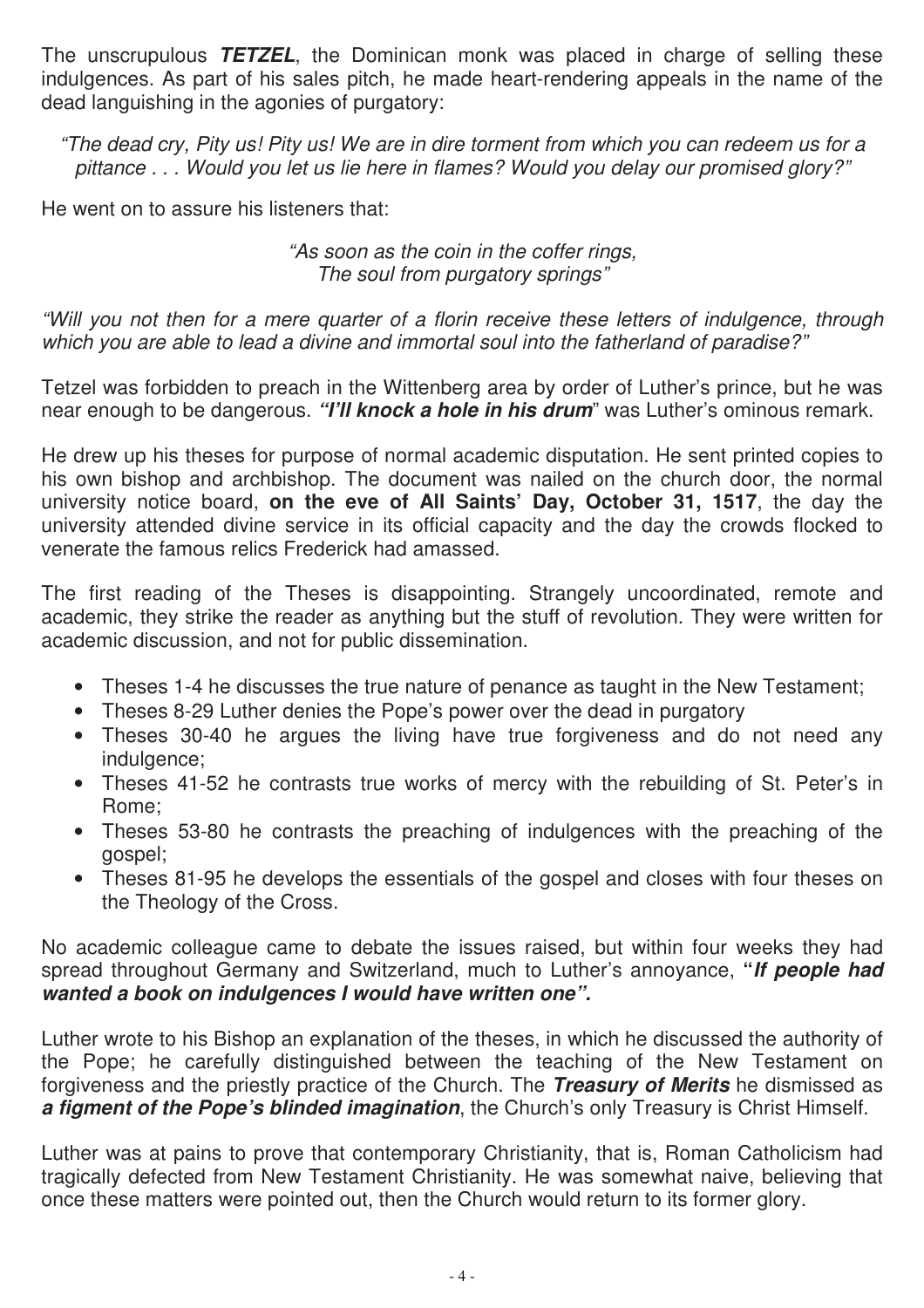Luther's archbishop reported him to Rome and described Luther as **"this rash monk of Wittenberg".** Rome ordered Luther's vicar general to "**soothe and quieten the man down**", and commanded Staupitz to secure a formal recantation.

Tetzel however in January 1518 at Frankfurt-on-Oder debated one hundred and six theses against Luther's ninety-five. Luther was reported to Rome for heresy. After some weeks, Luther made a move that was to characterise all his acts. He made **a direct appeal to the common man in Germany** on the subject of indulgences and grace. In this tract, he writes:

"Let none of you procure tickets of indulgence. Leave that to the lazy Christians dozing half asleep. You go right ahead without them... I know nothing about souls being dragged out of purgatory by an indulgence. I do not believe it, in spite of all the new-fangled doctors who say so. But you cannot prove it to them. The Church has not even made up its mind on the matter yet... On these points I have no doubt at all. They are not properly based on Scripture. Therefore, have no doubt about them, regardless of what the scholastic doctors say... I pay no attention to that sort of drivel, for nobody engages on it except a few dunderheads who have never even smelt a Bible nor read any Christian teachers.<sup>13</sup>

**The touch paper was lit**. The Bishop was alarmed and sent a senior abbot scurrying across Germany with a message to withhold the document from the German people. They were even more alarmed when Luther announced that he would walk half-way across Germany to give an account of his theology to his fellow Augustinian monks. He also sent to the printer his "**explanations and proofs**"<sup>4</sup> In these he develops his theses, courteously and cautiously, but courageously. He contrasts the early Church with the contemporary Church:

"The Church was not then what it is now, a hydra, a monster of many heads, an underworld of simony, lust, pomp, murder and all the rest of their abomination... The theology of the cross has been emptied of its meaning and all else has been turned upside down $<sup>5</sup>$ </sup>

Large indeed was the hole knocked in Tetzel's drum! The whole elaborate scheme collapsed. Tetzel no longer dare appear on the streets. The whole affair killed him, and the following year, as Tetzel lay dying in Leipzig, ignored, rejected, broken and ill, it was Luther who wrote to comfort him, assuring him that he was not the cause of the scandal but its victim.

-

*<sup>3</sup>* WA.I,246. 11-24

<sup>4</sup> WA. I. 525-628. Trans. Luther's Works, American edition, Vol. 31, pp.83ff

*<sup>5</sup>* American edition, Vol. 31, pp.237f.